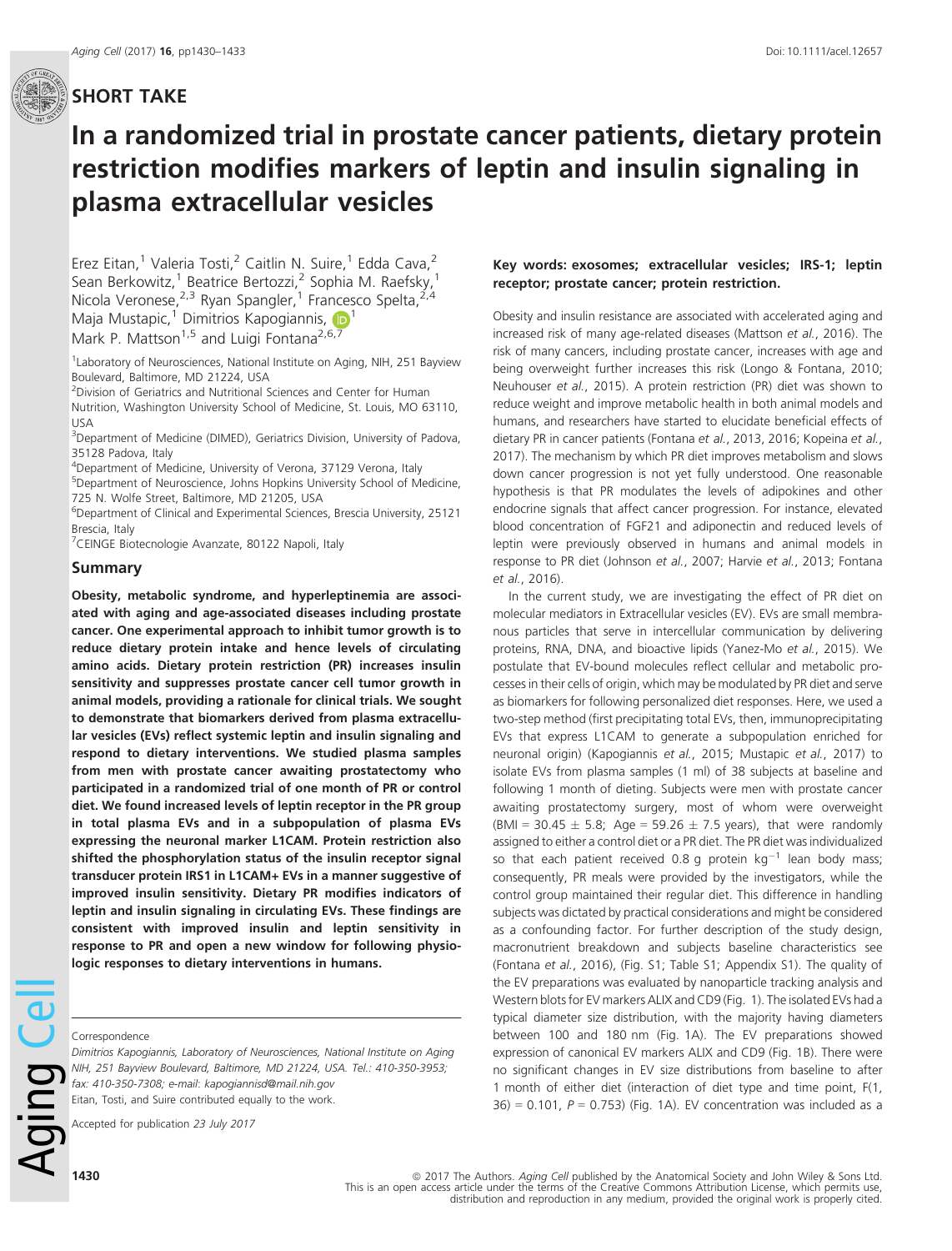

Fig. 1 Characterization of EV populations and results of ELISA analysis of a select group of energy metabolism-related proteins in L1CAM+ EVs. (A) The size distribution of L1CAM EVs from 19 control and 19 PR diet subjects at baseline and after 1 month of dietary intervention was measured by NTA. (B) Immunoblot analysis for the EV markers ALIX and CD9 in nine randomly chosen samples of isolated L1CAM EVs.

covariate in all subsequent analyses to control for differential EV content between samples.

After establishing that EV concentration is not changing in response to the PR diet, we shifted our attention to their content, focusing on leptin receptor (LeR) and the insulin signaling protein IRS1. While levels of leptin and insulin have been extensively measured in plasma samples of obese and aged individuals (Gumbiner et al., 1989; Balasko et al., 2014), their receptors and downstream signaling mediators are not being routinely measured in human studies. The isolation of EVs opens the opportunity to measure these nonhormonal protein mediators and hopefully assess cellular responses to the diets in living humans.

Moreover, while measuring levels of soluble factors in plasma only gives indications of systemic changes, plasma EVs can be sorted based on their surface proteins to study cell-origin specific populations. We published several studies on plasma-derived neuronal-enriched EVs and their potential to open a window into phenotypic changes of the human brain (Kapogiannis et al., 2015; Mustapic et al., 2017). The plasma-derived neuronal-enriched EVs are selected based on the presence of the neuronal marker L1CAM on their surface. We previously demonstrated that they represent a distinct subpopulation that is enriched for several neuronal proteins and interestingly also contain elevated levels of hormone receptors and intracellular signaling molecules like mTOR, IRS1, and leptinR (Mustapic et al., 2017) compared to total EVs, perhaps, a reflection of the high neuronal metabolic activity. Leptin is released from adipocytes and activates receptors on neurons in the brain that enhance satiety, thereby inhibiting excessive food intake (Park & Ahima, 2015). Obese humans typically experience a heightened sense of hunger despite elevated leptin levels, perhaps due to the development of leptin resistance (Gautron & Elmquist, 2011). The concentration of leptin in blood is elevated in obese individuals and is inversely correlated with age (Balasko et al., 2014). Here, we measured the levels of EV-associated LeR and showed that the PR diet produced a significant increase from baseline and in comparison with the control diet (interaction of diet type and time point,  $F(1, 36) = 6.52$ ,  $P = 0.015$ ; univariate post hoc comparison of the two diets after 1 month,  $F(1, 43) = 5.579$ .  $P = 0.021$ ; univariate post hoc comparison between baseline and 1 month after PR diet,  $F(1, 36) = 9.311$ ,  $P = 0.004$ ) (Fig. 2A). The PR diet produced an even greater and highly significant LeR increase from baseline and compared to the control diet in neuronal-enriched EVs (interaction of diet type and time point,  $F(1, 36) = 20.120$ ,  $P < 0.001$ ; univariate post hoc comparison of the two diets after 1 month, F(1,  $43$ ) = 6.41, P = 0.015; univariate post hoc comparison between baseline and 1 month after PR diet,  $F(1, 35) = 52.772$ ,  $P < 0.001$ ) (Fig. 2B). In other words, 1 month of PR increased LeR levels in total and neuronalenriched EVs, unlike the control diet.

Insulin is an important regulator of metabolism, and proper insulin signaling is critical for cellular health. Reduction in insulin sensitivity is the



Fig. 2 Levels of leptin receptor and the pY/pSer312 IRS1 ratio in EVs. (A) Levels of leptin receptor after a month of PR diet were significantly higher than baseline levels and control levels in total EVs. (B) Levels of leptin receptor after a month of PR diet were significantly higher than baseline levels and control levels in L1CAM+ EVs. (C) The ratio between pan-tyrosine and serine 312 phosphorylated IRS1 in L1CAM+ EVs. Bars depict means, and error bars depict SEM; \* indicates significance < 0.05; \*\* indicates significance < 0.01; and \*\*\* indicates significance < 0.001.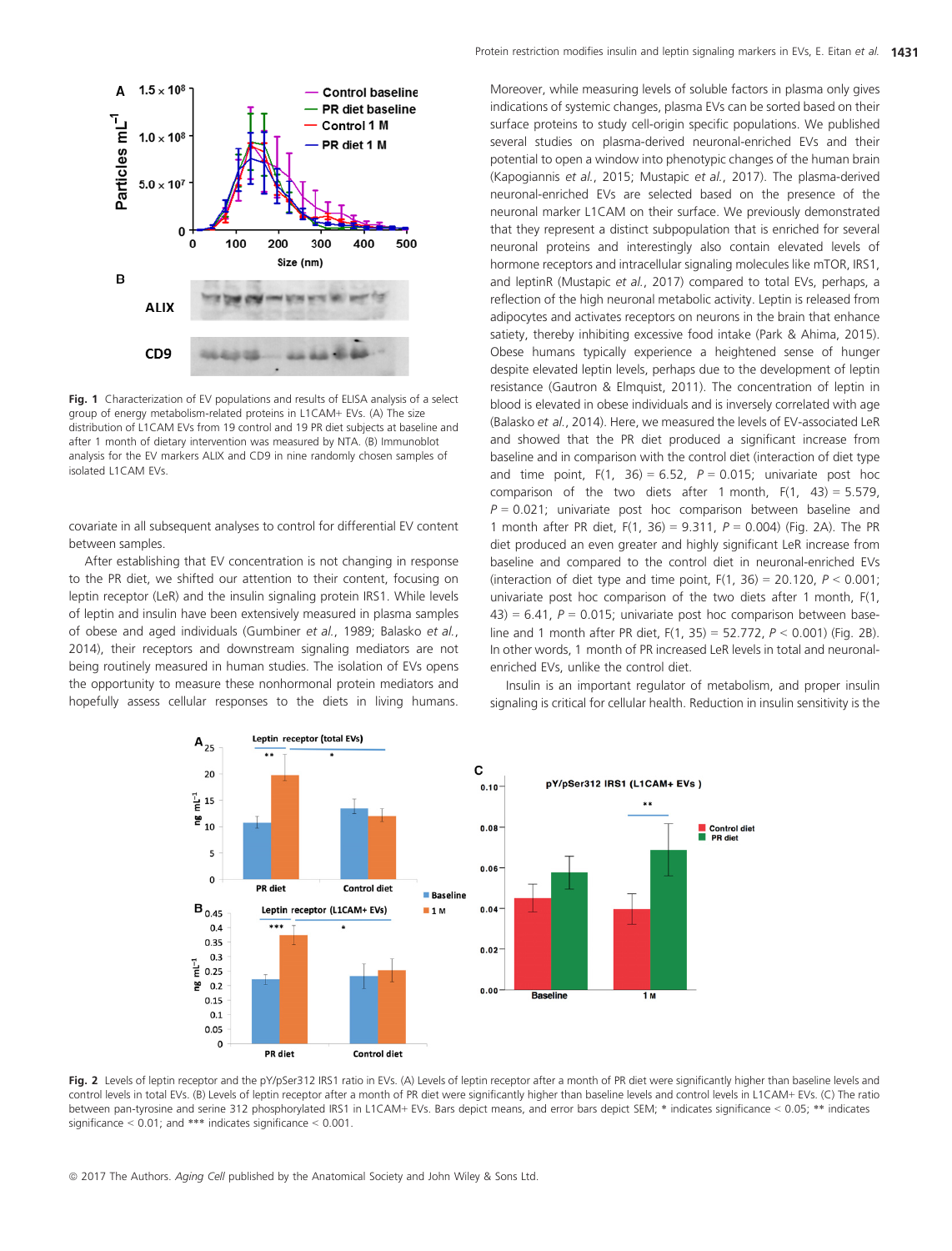underlying cause of type 2 diabetes and a characteristic of obesity and unhealthy aging (Bartke, 2008). IRS1 is an adapter protein that mediates the downstream signaling of insulin and insulin-like growth factor receptors. Phosphorylation of IRS1 on tyrosine residues increases its activity while phosphorylation on serine 312 decreases its activity (Copps & White, 2012). The ratio of pan-tyrosine (pY) to serine 312 phosphorylated (pSer312) IRS1 (Y/S IRS1 ratio) was shown to decrease in response to insulin resistance in cell studies (Copps & White, 2012), and we have recently shown that it is significantly decreased in neuronal-enriched EVs of patients with Alzheimer's disease (AD) compared to controls (Kapogiannis et al., 2015), in whom it is also associated with regional atrophy (Mullins et al., 2017). The PR diet was previously reported to increase insulin sensitivity in these subjects (measured by HOMA-IR) (Fontana et al., 2016), and therefore, we were interested to test whether it also changes the Y/S IRS1 ratio in neuronal-enriched EVs, which would further validate its use as a biomarker reflecting neuronal insulin sensitivity. After 1 month of PR diet, subjects had higher Y/S IRS1 ratio in neuronal-enriched EVs compared to subjects on control diet (interaction of diet type and time point,  $F(1, 35) = 1.259$ ,  $P = 0.269$ ; univariate post hoc comparison between PR diet and control diet after 1 month, F(1, 67) = 8.889,  $P = 0.004$ ). This difference indicates a more active insulin signaling pathway after PR diet compared to control diet (Fig. 2C). To assess whether baseline BMI affects LeR and Y/S IRS1 ratio results, we explored models, in which baseline BMI was included as covariate, as well as the triple interaction term 'timepoint\*treatment\*BMIbaseline'. Neither BMI nor the interaction term reached significance; therefore, we report simpler models without covarying baseline BMI.

The results of the current study further show that circulating EVs can serve as a source of biomarkers for cellular metabolism. PR diet, which was previously reported to significantly reduce BMI, increase insulin sensitivity and FGF21 concentration and produce a trend toward reduced prostate-specific antigen (PSA) levels in urine (Fontana et al., 2016), also increased the levels of EV-associated LeR and Y/S IRS1 ratio. There are two major advantages of EV-based biomarkers. First, EV content is directly derived from the intracellular compartment and their levels of cellular mediators like IRS1 and LeR may better represent cellular metabolic status than circulating soluble mediators. In this regard, it will be interesting to measure additional metabolismrelated proteins, such as mTOR, which we have recently shown to be present in EVs (Mustapic et al., 2017), in its native and phosphorylated active forms, as it is known to regulate IRS1 phosphorylation (Chiarini et al., 2015). Second, EVs express cell specific proteins on their surface (Yanez-Mo et al., 2015), which can be used as a handle to enrich for EVs originating from specific cell types (Mustapic et al., 2017), potentially allowing conclusions to be drawn about diet effects on specific cell types. Further animal studies are needed to establish the association between the levels of these biomarkers in circulating EVs and in their cells of origin to determine whether they provide an accurate insight into the molecular alterations occurring in different tissues. In particular, insulin resistance of specific cell types is significant for several age-related diseases. In this regard, we have found reduced Y/ S IRS1 ratio in AD patients, which likely corresponds to increased insulin resistance, particularly affecting brain regions suffering from AD pathology (Talbot et al., 2012; Kapogiannis et al., 2015; Mullins et al., 2017). Our present results show that PR diet increases the Y/S IRS1 ratio in neuronal-enriched EVs, which suggests that this diet may improve insulin sensitivity in neurons. These results suggest an explanation for the vast body of findings in animal studies indicating that PR and calorie restriction can counteract several major age-related diseases (Mattson et al., 2016; Simpson et al., 2017). The reduction in sensitivity to insulin, leptin, and

probably other hormones and trophic factors with age is probably one of the drivers of aging and an underlying cause of age-related diseases. The ability to monitor this process in humans longitudinally by a minimally invasive intervention such as a blood draw is of great value for understanding mechanisms of aging, for monitoring age-related disease processes and for assessing responses of systemic and tissue-specific metabolism to therapeutic interventions including diet, exercise, lifestyle modifications and drugs (Longo et al., 2015). We believe that EVs offer a unique 'window' into these processes and that the current study provides a proof of concept for their use as a source of biomarkers for age-related metabolism alterations.

#### Acknowledgments

This research was supported in part by the Intramural Research Program of the National Institute on Aging. The Fontana laboratory was supported by grants from the Bakewell Foundation, the Longer Life Foundation (an RGA/Washington University Partnership), and the National Center for Research Resources (UL1 RR024992). We would like to thank Kathleen Obert and Shohreh Jamalabadi-Majidi for their assistance with the randomized clinical trial.

#### Funding

No funding information provided.

#### Conflict of interest

The authors declare that they have no conflict of interest.

#### Author contributions

L. Fontana, D. Kapogiannis, and M. Mattson had the original idea; L. Fontana wrote the clinical study protocol; D. Kapogiannis, E. Eitan, M. Mattson, and L. Fontana designed the EV study based on samples and data from the clinical study; N. Veronese, F. Spelta, E. Cava, and V. Tosti identified, treated, and monitored study participants and contributed to data recording and analyses; B. Bertozzi prescribed PR or control diet and monitored compliance to the recommended diets; E. Eitan, C. Suire, S. Berkowitz, S. Raefsky, R. Spangler, and Maja Mustapic performed EV isolation and biomarker measurements; D. Kapogiannis performed the statistical analyses; E. Eitan, D. Kapogiannis, M. Mattson, and L. Fontana contributed to data analyses and interpretation; E. Eitan, D. Kapogiannis, M. Mattson, and L. Fontana wrote the final version of the manuscript. All the authors had direct access to original data, critically revised the draft, and approved the final manuscript. D. Kapogiannis and L. Fontana are the guarantors and take final responsibility for the contents of the manuscript. No medical writer was involved.

#### References

- Balasko M, Soos S, Szekely M, Petervari E (2014) Leptin and aging: review and questions with particular emphasis on its role in the central regulation of energy balance. J. Chem. Neuroanat. **61-62**, 248-255.
- Bartke A (2008) Insulin and aging. Cell Cycle 7, 3338–3343.
- Chiarini F, Evangelisti C, McCubrey JA, Martelli AM (2015) Current treatment strategies for inhibiting mTOR in cancer. Trends Pharmacol. Sci. 36, 124-135.
- Copps KD, White MF (2012) Regulation of insulin sensitivity by serine/threonine phosphorylation of insulin receptor substrate proteins IRS1 and IRS2. Diabetologia 55, 2565–2582.